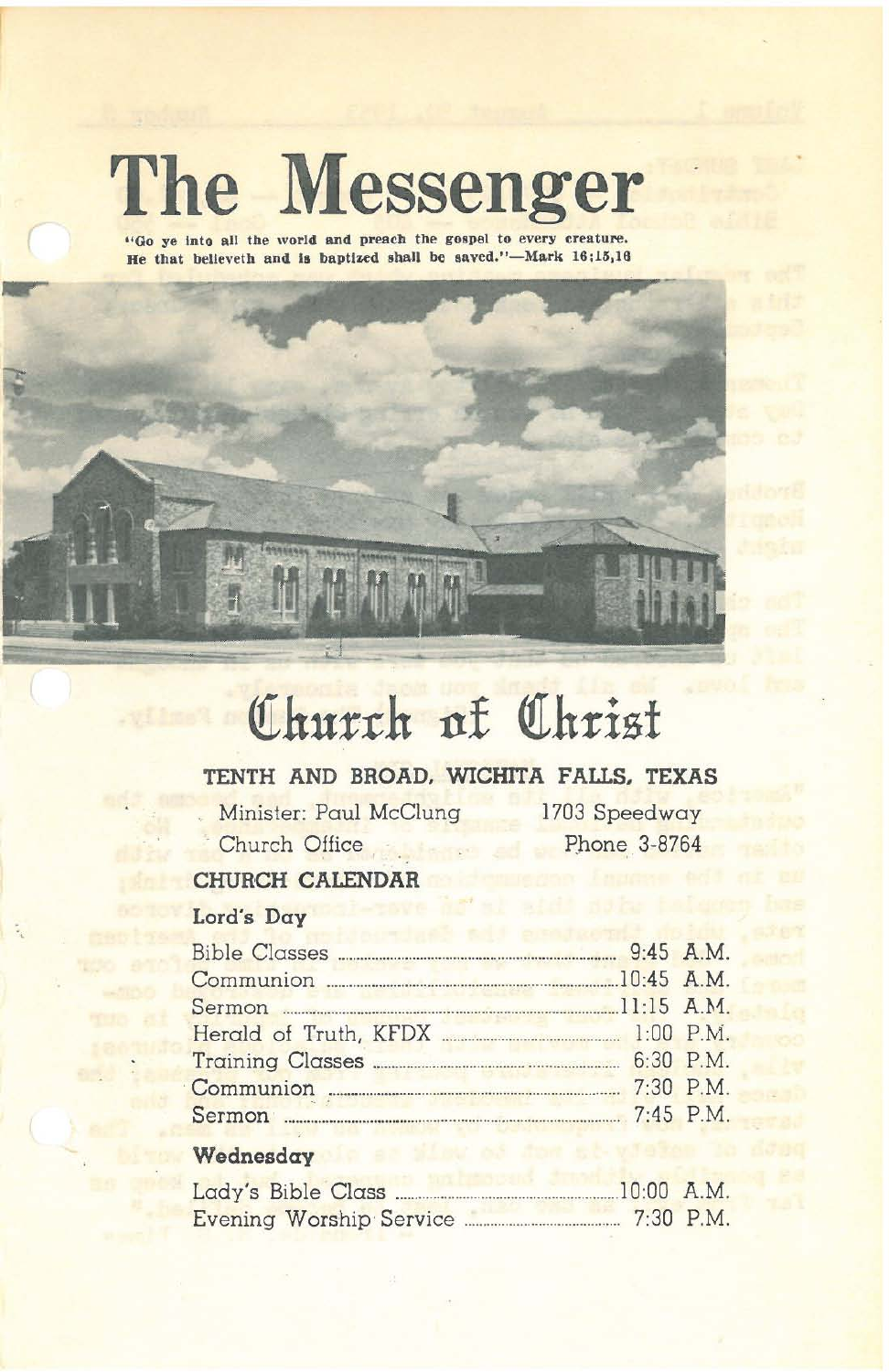LAST SUNDAY:

 $\frac{\text{Contribution}}{\text{Bible School} \text{ Attendance}} - \frac{\text{Buget}}{\text{405}} - \frac{\text{LJ}}{\text{41}}.341.00$ Bible School Attendance  $-405$ 

The regular business meeting which was scheduled for this afternoon has been postponed until next Sunday, September 6,

..... Thomas A. Clark, <sup>221</sup> Hilltop Avenue, came last Lord's Day stating that he was an erring Christian and wanted to confess his sins,

Brother J, P, Hill underwent aurgery Tuesday at Clinic Hospital. The report Friday was that he had a restful night and his condition was good,

The church has received the following note: The spray of pink gladiolas that you sent us when **Mama** left us assured us that you were with us in thought and love. We all thank you most sincerely. (Signed) The Denton Family.

#### NATIONAL SIN

nAmerica, with all its enlightenment, has become the outstanding national exampla of intemperance, No other nation can now be considered as on a par with us in the annual consumption of intoxicating drink; and coupled with this is an ever-increasing divorce rate, which threatens the destruction of the American home, God grant that we may awaken in time before our moral and spiritual sensibilities are destroyed completely, The four greatest causes of impurity in our country are the movies with their salacious pictures; Vile, unclean literature pouring from our presses; the dance hall with its immodest associations; and the taverns, now frequented by women as well as men. The path of safety is not to walk as close to the world as possible without becoming ensnared, but to keep as far from evil as one can, lest he become defiled."<br>- Ironside. S. S. Times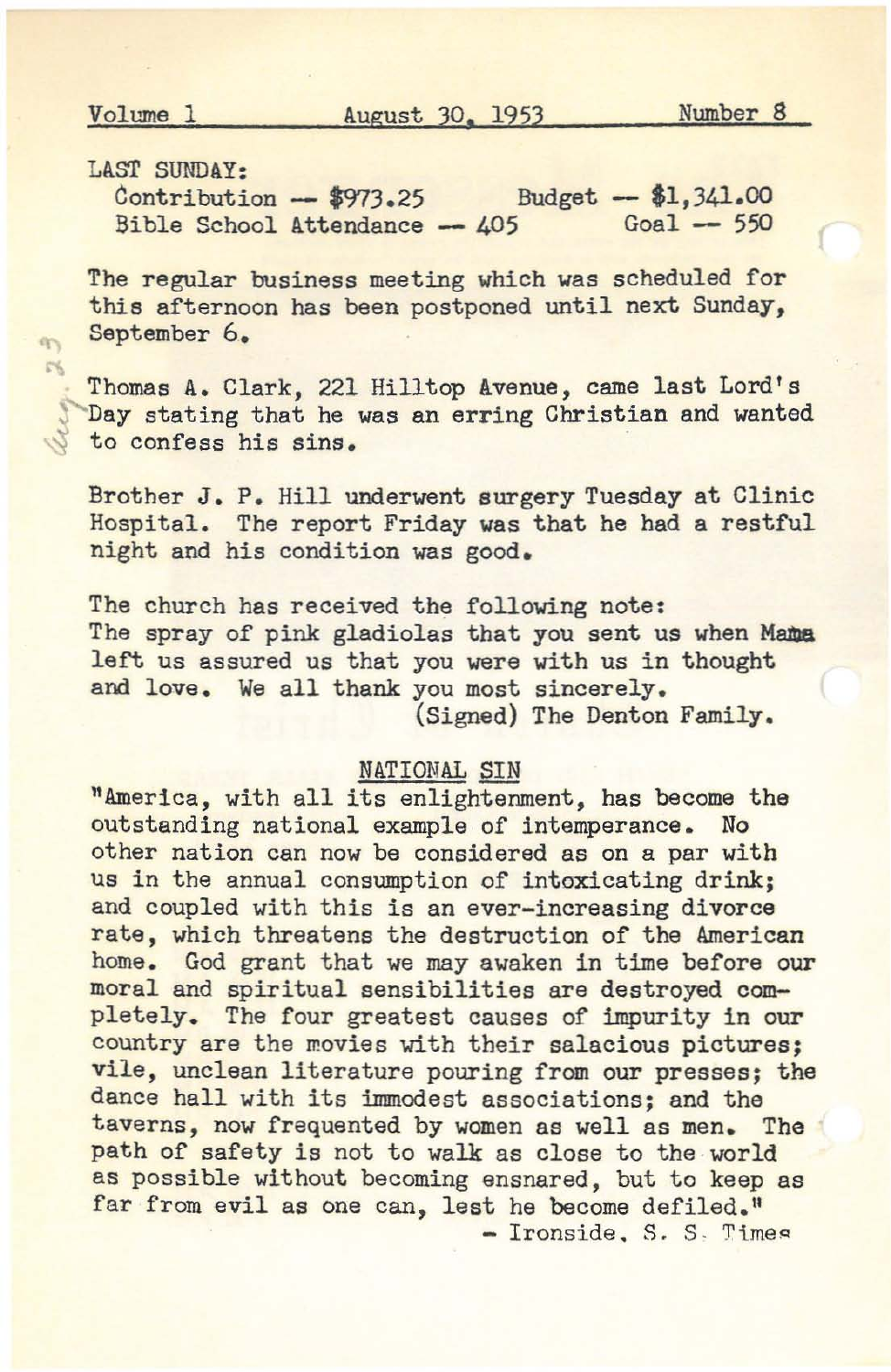It is <sup>a</sup> fact too well known to need argument, that America and the world have, in recent decades, enthroned the MATERIAL where the SPIRITUAL should preside. As a result of these detours into the realm of materialism, we have a nation devoured as never before, by the cause of strong drink.

#### HERE IS THE WAY STRONG DRINKS SHOULD BE ADVERTISED:

"Men of distinction drink Old Buzzard--guaranteed to make you feel and act like **one."** "For that fine morning hang-over--a bottle tonight will do it right."

"Forget your troubles with Blotto. Why think? Why enjoy life? One bottle of Blotto Gin will render you incapable of doing either."

"Tank up on Abner-Walker, and you can't walk straight for twenty-four hours."

### THE ABC'S OF LIQUOR

A-Arms more villians, B-Breaks more laws, C-Corrupts more morals, D-Destroys more fortunes, F-Fosters more ill-will, G-Grows more gray hairs, H-Harrows more hearts, I-Incites more crime, J-Jeopardizes more lives, K-Kindles more strife, L-Lacerates more feelings, M-Maims more bodies,

N-Nails down more coffina, o-Opens more graves, P-Pains more mothers, Q-Quenches more songs, R-Raisea more sobs, S-Sells more virtue, T-Tells more lies, U-Undermines more youth, V-Veils more widows, W-Wrecks more men, X-Xcites more passions, Y-Yields more disgrace,

**Z-Zeroes more hopes than any** other enemy of mankind.

"The woman who goes about with a cigaret in her mouth thinks she is a smoker; but she is mistaken. It is the thing in her mouth that smokes. She is only the sucker." - Quillman.